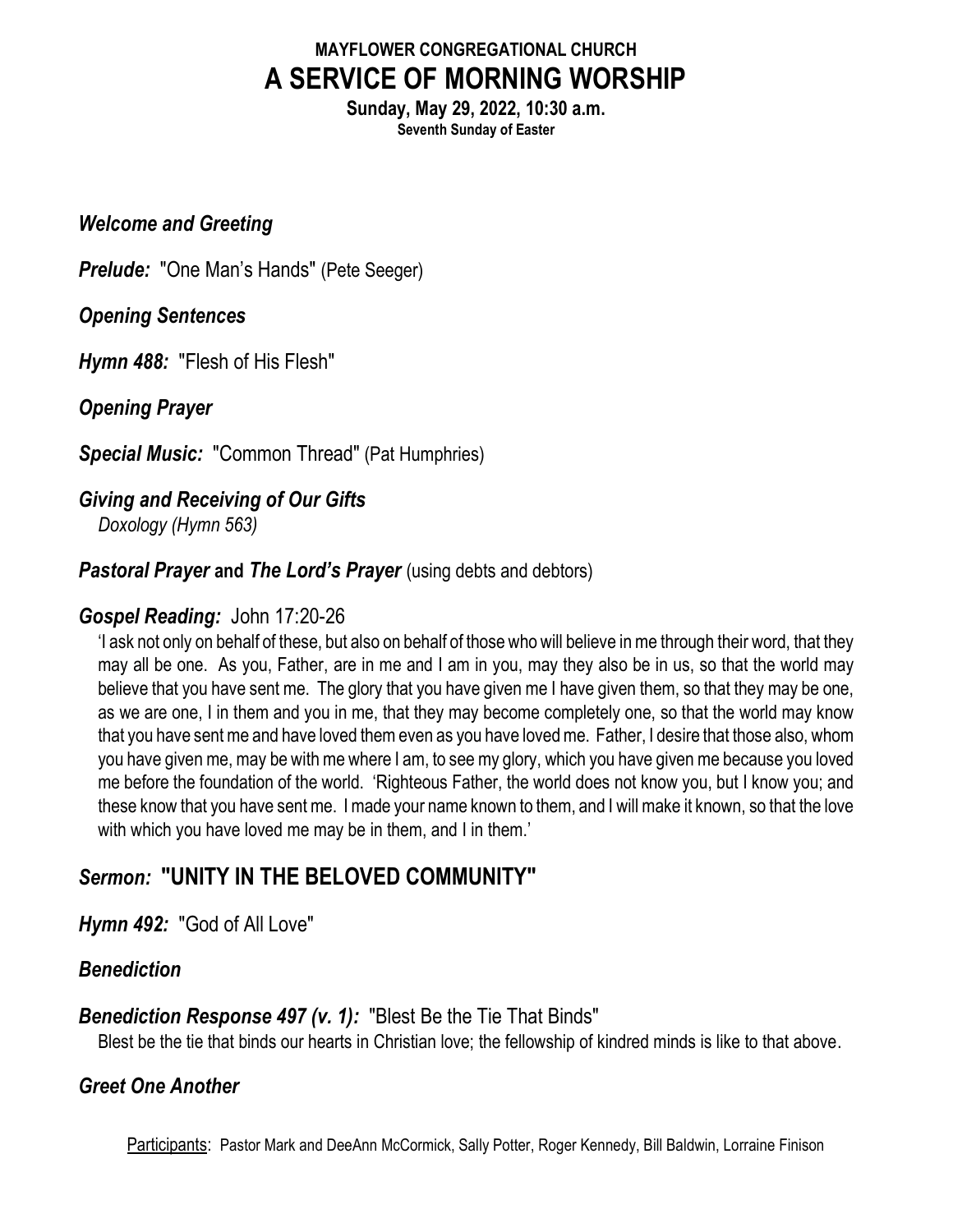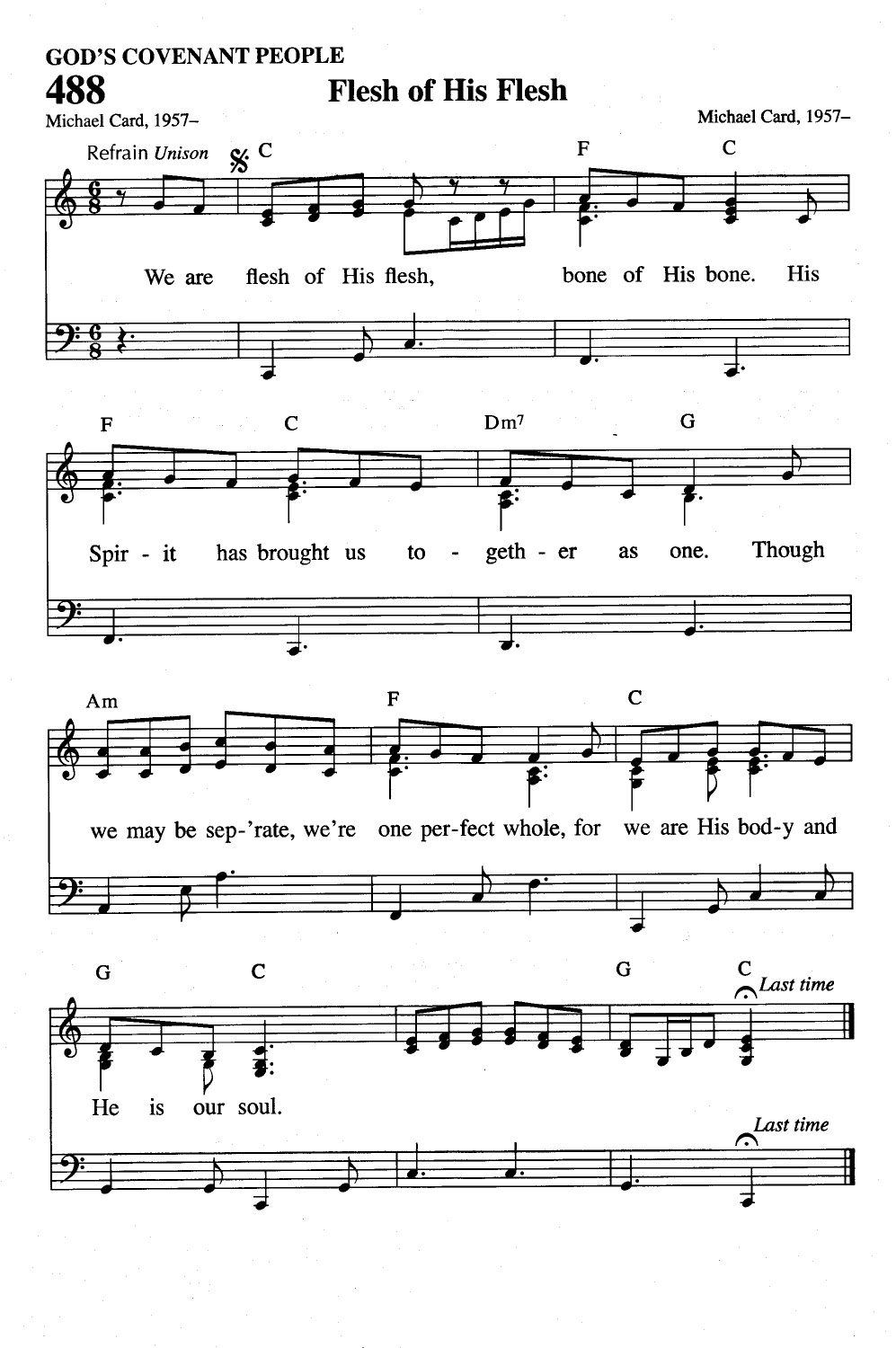**GOD'S COVENANT PEOPLE** 

![](_page_2_Figure_1.jpeg)

Almighty God, our heavenly Father, help us to be Christian in deed as well as in name. May our faith in Jesus Christ make a real difference in the way in which we live our lives. May our religion not be merely the performance of empty forms and rituals. Save us from the hypocrisy of worshiping Christ Jesus while at the same time casting aside the very precepts for which He lived and died. May none of us be guilty of praising our Lord and Redeemer while ignoring His challenge, or adoring His words while neglecting their meaning. May we never substitute song for service, praise for performance, adoration for action. But may song and service, praise and performance, and adoration and action go hand in hand in our daily lives, that we may be Your true servants while here on earth. Hear our prayer, for it is in the name of Christ we pray. Amen.

Rev. George W. Brown, Jr., Ed.D.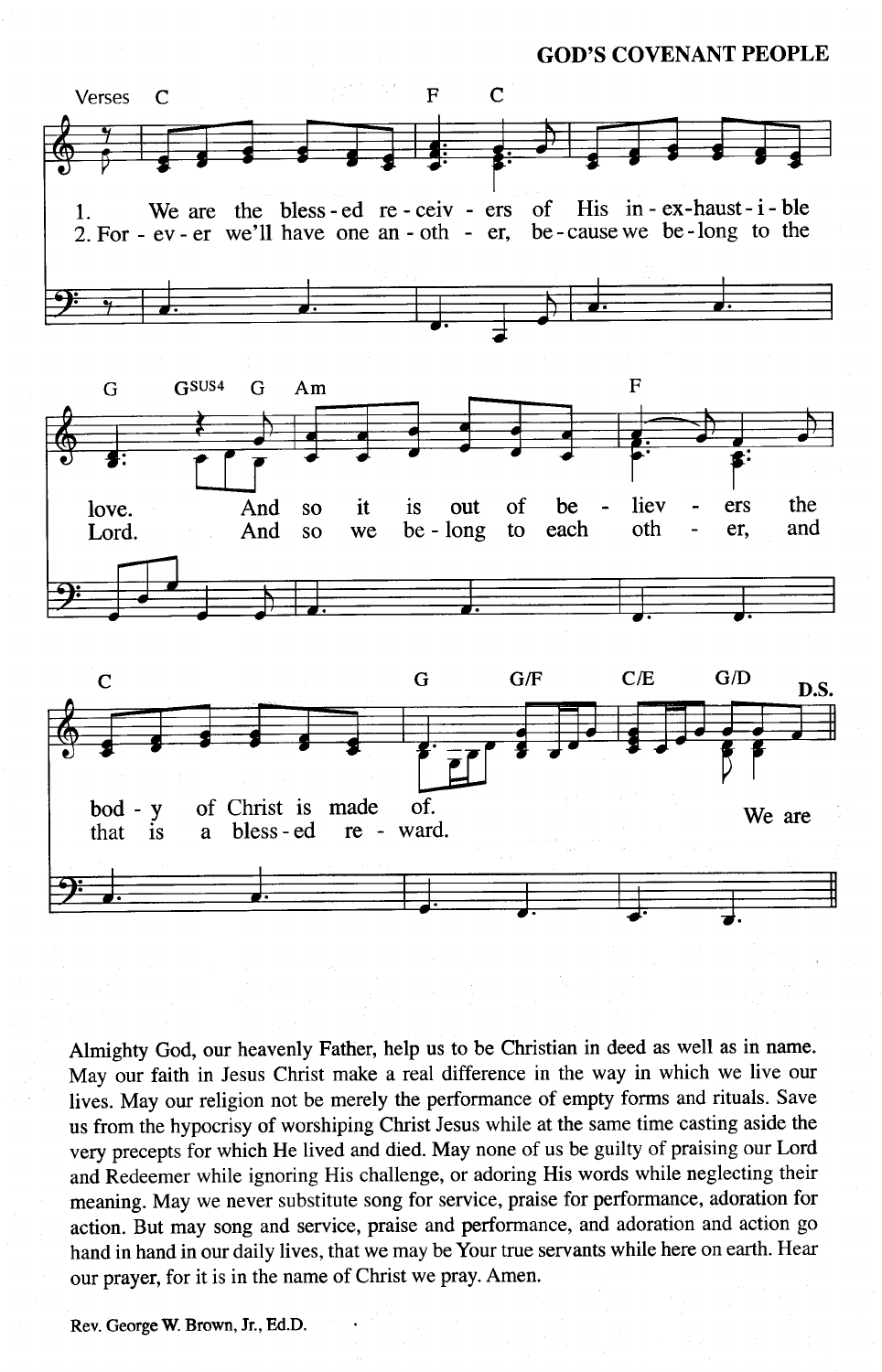#### **GOD'S COVENANT PEOPLE** 492

# **God of All Love**

Janet Wootton, 1952-

Southern Harmony, 1835 Harm. by Marty Haugen, 1950-

![](_page_3_Picture_4.jpeg)

Text © 2007, Stainer & Bell, Ltd. (Admin. Hope Publishing Company) Harm. C 1987, GIA Publications, Inc.

**STAR IN THE EAST** 11 10 11 10 with Refrain